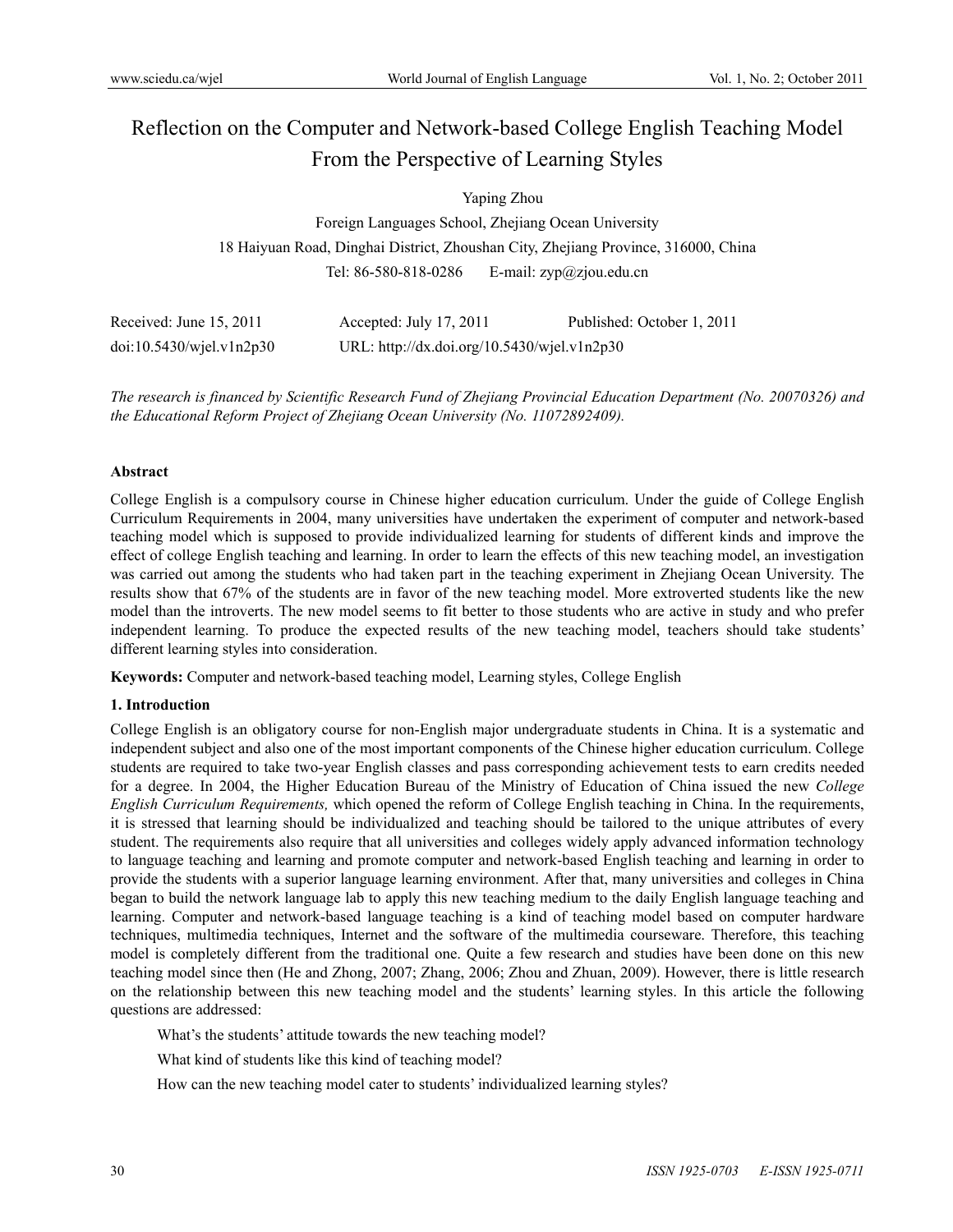## **2. College English Teaching Reform in China**

College English is a compulsory course, but the teaching methods used by the college English teachers are very traditional and quite out of date. In the traditional teaching method, the teacher takes up most of the class time teaching linguistic knowledge while the students listen passively and take notes on whatever the teacher says. Students seldom have opportunities for the actual use of English. Under this kind of teaching and learning, students will lose learning incentives, activeness, self-reflection, and creativity.

However, with the entry of China into WTO and the expansion of the higher education in China, more and more problems arise in College English teaching and learning. Students are becoming dissatisfied with the teaching and learning process because they find they still can't communicate effectively even though they have passed CET4 or CET6. Teachers find it more and more difficult to conduct their teaching as students' English levels are more diverse and their needs and learning styles are more individualized because of the expansion of the class size. It is very apparent and urgent for College English teaching to reform.

In this case, the new *College English Curriculum Requirements* were issued in 2004 to serve as the guideline for the College English transformation in China. The primary objective of the reform is to develop students' ability to communicate in English through listening, speaking, reading, and writing. Special attention is also given to independent learning and the cultivation of individual personalities.

In order to achieve this objective, the requirements proposed a new College English teaching model, that is, the computer-plus-classroom teaching model. In the classroom teaching, teachers give instruction on grammar, reading, writing, and translating skills along with learning strategies, and also provide opportunities for discussion, question-and-answer sessions, and individual guidance. In the network computer lab, students carry out the computer-assisted learning individually according to the given courseware because the computer-assisted learning can cater to individual needs through active, independent study.

It is expected that the combination of the traditional face-to-face classroom teaching with the computer-assisted learning can provide an effective mechanism for English learning. It is also hoped that this new teaching model can be of help in improving the skills of English learners, even in promoting their self-study in and out of the classroom.

# **3. The Teaching Experiment in Zhejiang Ocean University**

With the *Requirements* serving as an outline for College English reform, many universities and colleges conducted experiments to teach College English with new teaching models that capitalize on advanced information technology. As one of the universities in China, we were also very interested in the new teaching model. After we visited the 4 universities, which were the first pilot universities in Zhejiang assigned by the Ministry of Education, we tried to follow these examples and did a pilot teaching experiment. In September 2005, we chose 6 classes in Grade 2005 to have the new computer and network-based teaching model. Under this new teaching model, the students had two periods of lectures in the multimedia classroom mainly for intensive reading, two periods of students' learning in the network computer lab mainly for listening and speaking with the instruction of the teachers and another two periods for students to do self-study in the computer lab. Both the students and the teachers who conducted the experiment were satisfied with this kind of teaching model. Therefore, based on the experiment, we chose 11 classes in Grade 2006 to have this computer and network-based teaching model beginning from September 2006 for four semesters. The students had 2 periods in the classroom and 2 periods in the network computer lab under the instruction of the teachers, and another 2 periods for self-learning in the computer lab. We used the textbook *New College English* compiled by Zhejiang University and published by Foreign Language and Research Press. While in the network computer lab, we provided the textbook's network courseware for students' autonomous learning. The courseware provided the students with a platform for their self-study at their own pace. Teachers could supervise their study online. In the computer lab, students could preview and review the contents in the textbooks, practice listening and speaking, do homework assigned by the teachers, and choose some other materials that fit their interests and needs to assist their learning.

As we know, the computer and network-based teaching model is different from the traditional teaching model in many aspects. The greatest differences lie in the teaching method and the roles of both the teacher and the students. In the new teaching model, the teaching method is the combination of the teacher instruction and the student autonomous learning with teachers having multi roles as organizers, facilitators and helpers and students changing from passive learners into active and autonomous learners. The new teaching model is a real challenge for the teachers and the students as well. In order to learn more about the effects of the new teaching model, we conducted an investigation among the students who had taken part in the teaching experiment for three semesters in March 2008.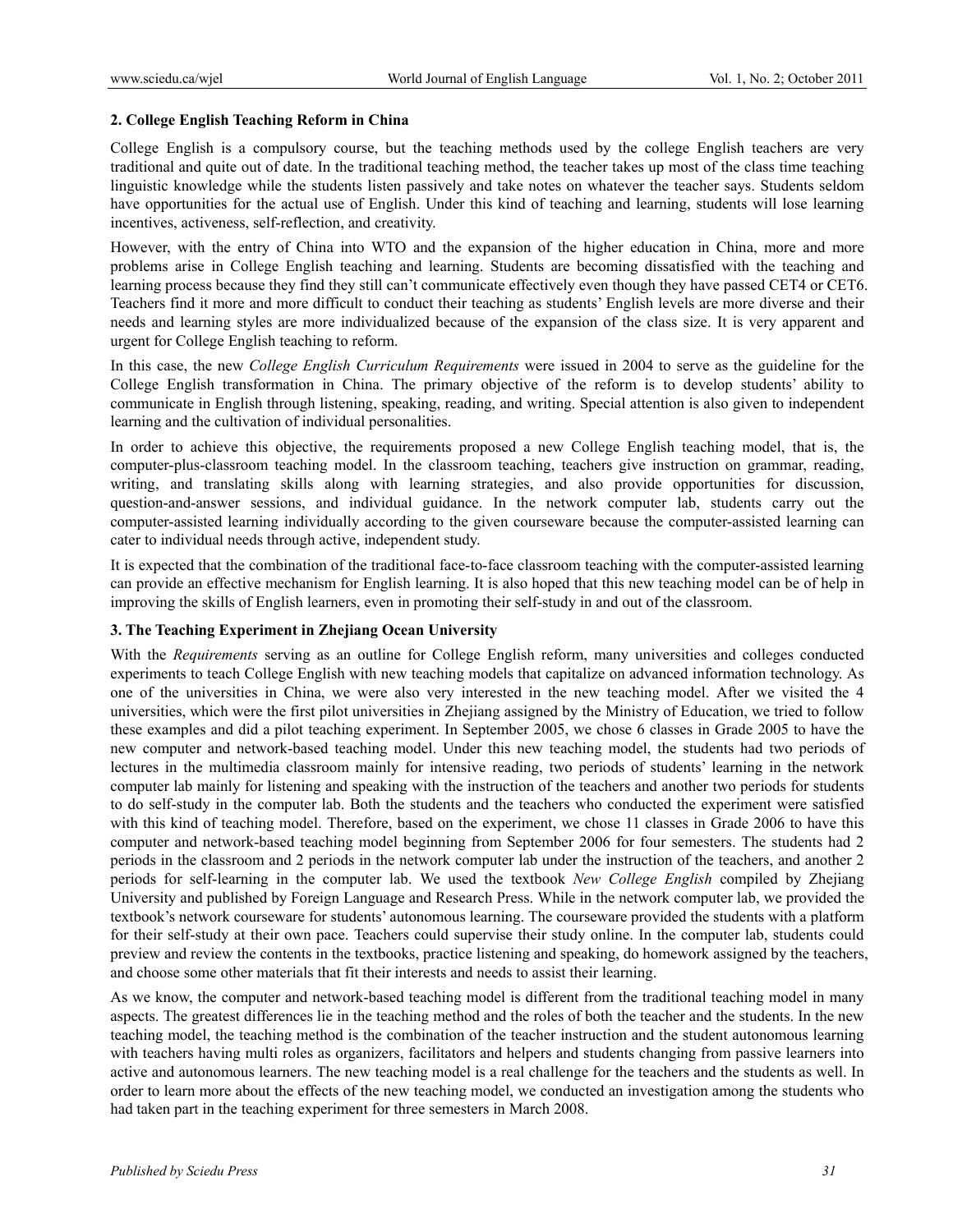## *3.1 Subjects*

The subjects for this study were 157 non-English majors in grade 2006 of Zhejiang Ocean University. They came from different majors such as electronic information engineering, civil engineering, mechanical designing and automation, history, Chinese language, mathematics and applied mathematics, marine science, tourism management and so on. They were chosen at random by their English teachers from the 11 experimental classes with an average of 15 students in each class. Among them, there were 96 male students and 61 female students.

### *3.2 Methods and data collection*

The teaching experiment lasted from September 2006 to June 2008 for four semesters. The investigation was conducted in March 2008 when the experiment was in the beginning of the fourth semester. In order to learn the result of the new teaching model, we developed a questionnaire that consisted of two parts. Part 1 is about the subjects' background information, such as name, class, major, sex and score on CET-4. Part 2 was made up of four sections. Section A is about the general opinion or attitude toward the new teaching model. Section B is about the students' learning beliefs. Section C is about the students' learning strategy use. Section D is about the students' learning styles. Each section has five to six multiple-choice questions or open questions. These questions were printed on a piece of paper and students were asked to write down their answers according to their own experience and opinion. The questionnaires were given to the students chosen by their English teachers. The students did the questionnaires in their spare time and handed in to their English teachers when they came to the class next time. The questions were all in Chinese so that students could express their opinions clearly. After we got the questionnaires, we analyzed the qualitative data by organizing, summarizing and synthesizing. In this paper, only the results of Section A and Section D were analyzed and presented.

### *3.3 Results*

### 3.3.1 Students' attitude toward the new teaching model

In Section A, we have a question which intends to learn about the students' general opinion about the new teaching model. We ask students to tell whether they like the new teaching model or not by choosing one of the choices given on the questionnaire. Table 1 show that 105 students say that they definitely like the new teaching model, which accounts for 67% of the subjects. Only 12 students say that they don't like it. From this, we can see that the majority of students have positive attitudes to it, which means that this new model is popular with university students.

#### <Table 1 about here>

## 3.3.2 About the personality and the new teaching model

One of the factors that can affect a learner's learning styles is the personality. Personality factors significantly influence the degree of success that individuals achieve in learning a second language (Gass & Selinker, 1994). It has been shown that personality traits such as extroversion, assertiveness, emotional stability, adventurousness, and conscientiousness have significant relationships with successful language learning (Reiss, 1981). Oxford and Nyikos (1989) have realized that successful language learners choose strategies to go well with their personalities. In order to learn whether the new teaching model has something to do with the learners' personality, we have developed a question in Section D. This question asks students to tell what kind of personality they have by choosing among the three given options. Among the 157 students, only 24 students choose "extroverted" and 30 students choose "introverted", while the rest (103) choose "both". To have a close look at the relationship between the personality and the new teaching model, we divide the students into three groups according to their perceived personality and calculate the students who like the new teaching model in each group. 19 students out of the 24 extroverts like the new teaching model, which takes up 79 percent, while only 18 out of the 30 introverts like the new model, which is only 60%. From this, we can see that more extroverts like the new teaching model.

#### 3.3.3 About the learning styles and the new teaching model

In Section D, Question 3 and Question 4 are developed to analyze whether this new teaching model suits students of different learning styles. Question 3 is a multiple-choice question to learn about students' perceived learning styles. Students may choose more than one options among the six given options based on their own learning experiences and opinions. The result is presented in Table 2.

#### <Table 2 about here>

Question 4 is an open question, which asks the students to tell whether this new teaching model fit their learning styles or not and why.

To learn more about the relation between learning styles and this new teaching model. We have calculated the number of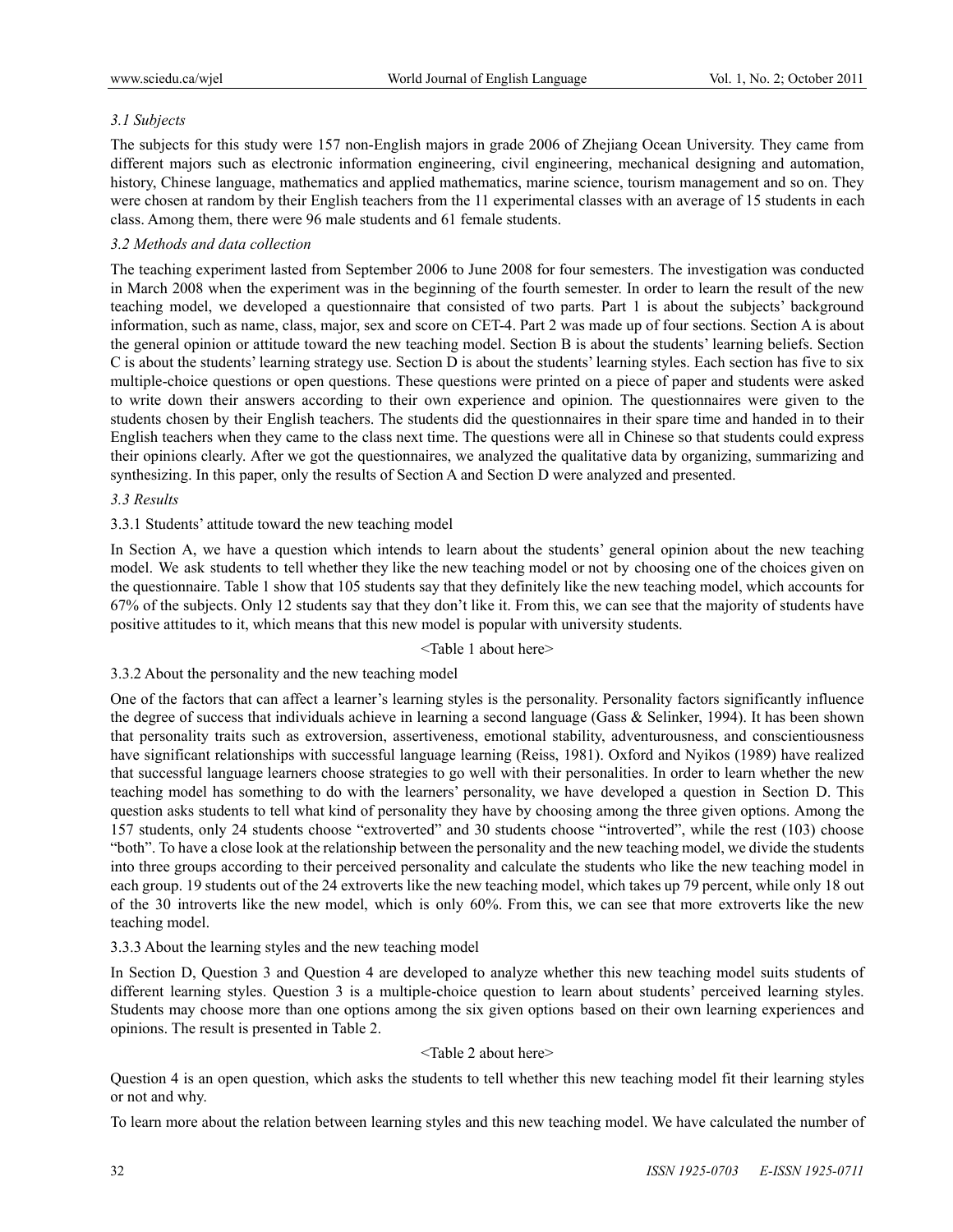students in each category. Among 157 students, 82 students say definitely that this kind of teaching model fits their learning styles and 37 students say that this model almost fit their learning styles. However, there are still 31 students who think that this model doesn't fit them.

In the category of "Passive" learning style, only 5 students say that this model fit them, which takes up about 15%. In the category of "Cooperative" learning style, only 13 students think that the model fit them, which is about 43%. However, more than 60% percent say that the model fit them in the rest four categories.

### <Table 3 about here>

From the results, we can see that the new teaching model fit more than half of the students, but it may cater better to students preferring active and independent learning styles than to those who are passive in learning and who prefer cooperative learning style. This model doesn't cause too much difference to the students who are auditory or visual.

# **4. The Advantages of the Computer and Network-based Teaching Model**

The results of the teaching experiment and the investigation tell us that the majority of the students who took part in the experiment approve of the new computer and network-based teaching model in College English.

To know better about the effect of the new teaching model, we have analyzed the reasons given by the students in the questionnaires. From the students' answers, we learn that students like this new teaching model because the new teaching model has the following advantages.

First, it can give students more freedom and learning flexibility. As teaching materials are available whenever and wherever they want, students can start at their own learning level, set their own schedule, go at their own pace and learn what they want to learn. Most students enjoy setting their own paces, making informed choices about their needs according to their ability and being able to develop skills of self-assessment.

Second, it can activate students' autonomous learning. Just as one of the subjects said, it can make them study actively and autonomously because they can study independently and do the exercises by themselves. The new model makes great positive effects on enhancing autonomous learning environment and further provides an optimal environment for the development of learner autonomy (Wu, 2009).

Third, it realizes individualized teaching and learning. It provides students with one-to-one learning situation. Students, especially those with lower English levels, can have all the time they need to think out their ideas, ask questions and give answers in private without the fear of ridicule from others. What one student in our investigation replied is a good case in point. This student considers himself as a passive learner, but he says that this model fits him quite well because he will not feel nervous when he is studying alone facing the computer instead of the teacher and classmates.

As we know, it is very difficult for teachers to keep all the learners actively engaged in the learning process and learning at the same pace (Wrigley and Guth, 1992). This new teaching model can help the teachers solve this problem to some extent. With computers and networks, students can learn at a comfortable pace and interact directly and continually with computers that provide immediate feedback. In this kind of teaching and learning, students can learn either online or using specially designed software without the limitations of time, place, and learning style. This new teaching model can, to a certain degree, meet the needs for individualized instruction because it has infinite resources of patience and can teach on a one-to-one basis at a pace dictated by the individual's capabilities.

# **5. Implications for the Future Teaching**

However, the investigation also shows that there are still 31 students who think that the new model doesn't fit them. These students are mostly passive in learning and have a preference of cooperative learning style. Some students say that this model gives them no pressure. Others say that they are used to the traditional way of teaching in high schools. Still others say that this kind of teaching and learning is too boring because there is no interaction and discussion. From these comments, we can see that the computer and network-based teaching model is not suitable to every student and it has to be improved to meet the needs of different students.

In order to carry out the computer and network-based teaching model effectively, we should take the following suggestions into consideration from the perspective of students' learning styles.

# *5.1 Incorporating the instruction of learning styles to help students become independent learners*

From the study, we can see that the computer and network-based teaching fit better for the students who are active and independent in learning. Students who are passive and don't like English still find the model not fit for them because it can't arouse their interest in learning English. To make these students accept the new teaching model, teachers should first try to change the students from their traditional role of passive learners into the new role of active and autonomous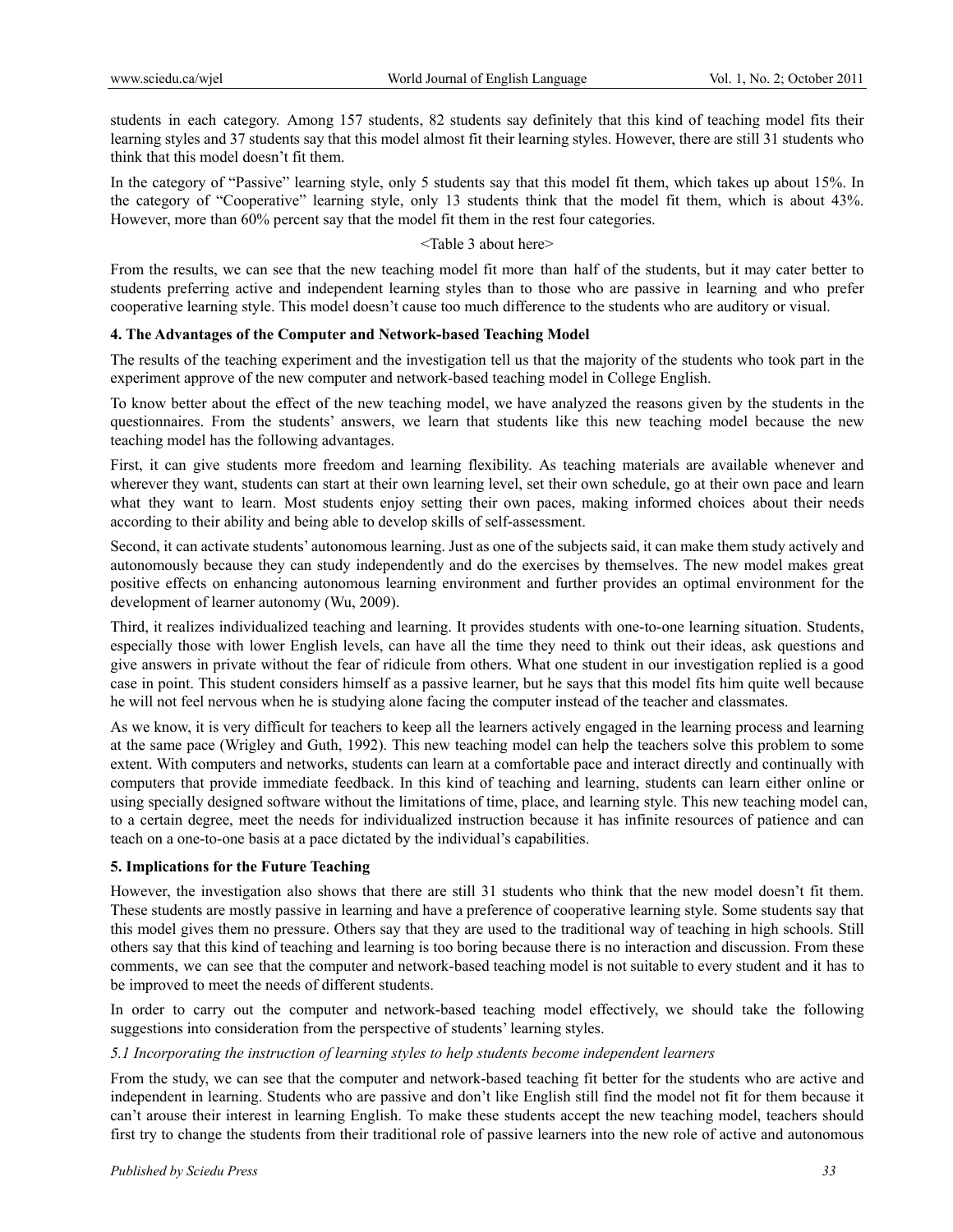learners. To successfully change students into active and independent learners, teachers can incorporate the teaching of learning styles as a part of teaching content because some knowledge of one's own learning style is essential in "learning to learn" (Smith and Associates, 1990). Teachers should help students discover their own learning preferences and provide constructive feedback about the advantages and disadvantages of various styles. Also, teachers should respect the students' present preferences and encourage their development, while at the same time creating opportunities for students to experiment with different ways of learning. When the students know their learning style, they will integrate it in the process of learning so they will learn more easily, faster and will be more successful (Biggs, 2001). The success in learning will, in turn, enforce students' motivation and confidence, and gradually lead students into active and independent learners.

As we know, a learner's learning style includes not only the cognitive domain, but also the affective and physiological domains (Oxford et al., 1992). In order to make the new teaching model fit to as most students as possible, teachers should make students aware of the processes involved in language learning and the system of the new teaching model. Teachers can help students adapt to the new teaching and learning environment by analyzing the students' learning style preferences, teaching them how to help themselves and how to manage their own learning. Teachers can regularly collect and analyze data on student knowledge, interests, and aptitude provided by the software in the new model. The software in computer and network-based teaching equips teachers with the information necessary to predict students' learning capacities and provide additional opportunities to help students develop to their full potential. If teachers can combine students' cognitive elements with their affective ones in the new teaching model, they will succeed in enhancing student knowledge and skills simultaneously, as well as in developing student interests, motivation and confidence. Only when the students see the styles of teaching fit their individual learning style and experience the success of learning will they change their perspectives on learning new things and finally approve of the new teaching model.

# *5.2 Providing ample opportunities for social interaction to fit students of cooperative learning preference*

As we know, the need for social interaction and communication is ultimately necessary in learning a second or foreign language. However, the computer and network-based teaching is based on computer-assisted individual learning and it separates learners from each other and for the most part from the teacher. As a result, students who prefer cooperative learning will suffer from a lack of social interaction and communication. To solve this problem, teachers should enhance face-to-face classroom teaching by carefully selecting teaching content and designing mini-projects for students to accomplish in class. They should also create ample opportunities for students to interact with each other or with the teacher on the Internet and after classes. By combining different kinds of social interactions into the computer-assisted individual learning, the new teaching model will meet the needs of both extrovert learners and introvert learners, as well as the needs of students who prefer cooperative learning.

# *5.3 Exercising effective management and supervision to help those who are passive and lack of self-control in their learning*

The computer and network-based teaching model have the advantages over the traditional teaching methods in many aspects. However, if teachers don't take effective measures to supervise students' learning, the new teaching model will amount to little effect. In the computer and network-based teaching model, students who are more likely to have problems are those who cannot easily concentrate, cannot stay with a task until it is completed, do not pay attention to details, have poor memories for facts, and have poor reading skills (Ross and Schulz, 1999). During the process of online learning, students cannot be completely supervised and controlled by teachers. Those who are used to the strict management of the teachers may chat online, watch movies, play computer games or do whatever they like. They will take advantage of the individualized learning time in the computer lab to do things that has nothing to do with their English study. In addition, as there are so many resources in the computer lab some students will feel at a loss what to choose because they don't know what is suitable for them and how to do if they are not familiar with the computer knowledge. As a result, they will develop a negative attitude to the teaching model because it brings them too much trouble. Therefore, teachers should not just give instructions in the new teaching model, but learn to manage and supervise students' online learning. Teachers should set rules for students' learning in the computer lab in the beginning of the course. Teachers should also check and examine students' assignments and quizzes often and give feedback and comments as soon as possible. If teachers can take effective measures to manage and supervise students' learning, the new teaching model will produce better results.

# **6. Conclusion**

The computer and network-based teaching model is introduced into College English teaching in China with the assumption that this model could meet the needs of different learners and improve the efficiency of English teaching and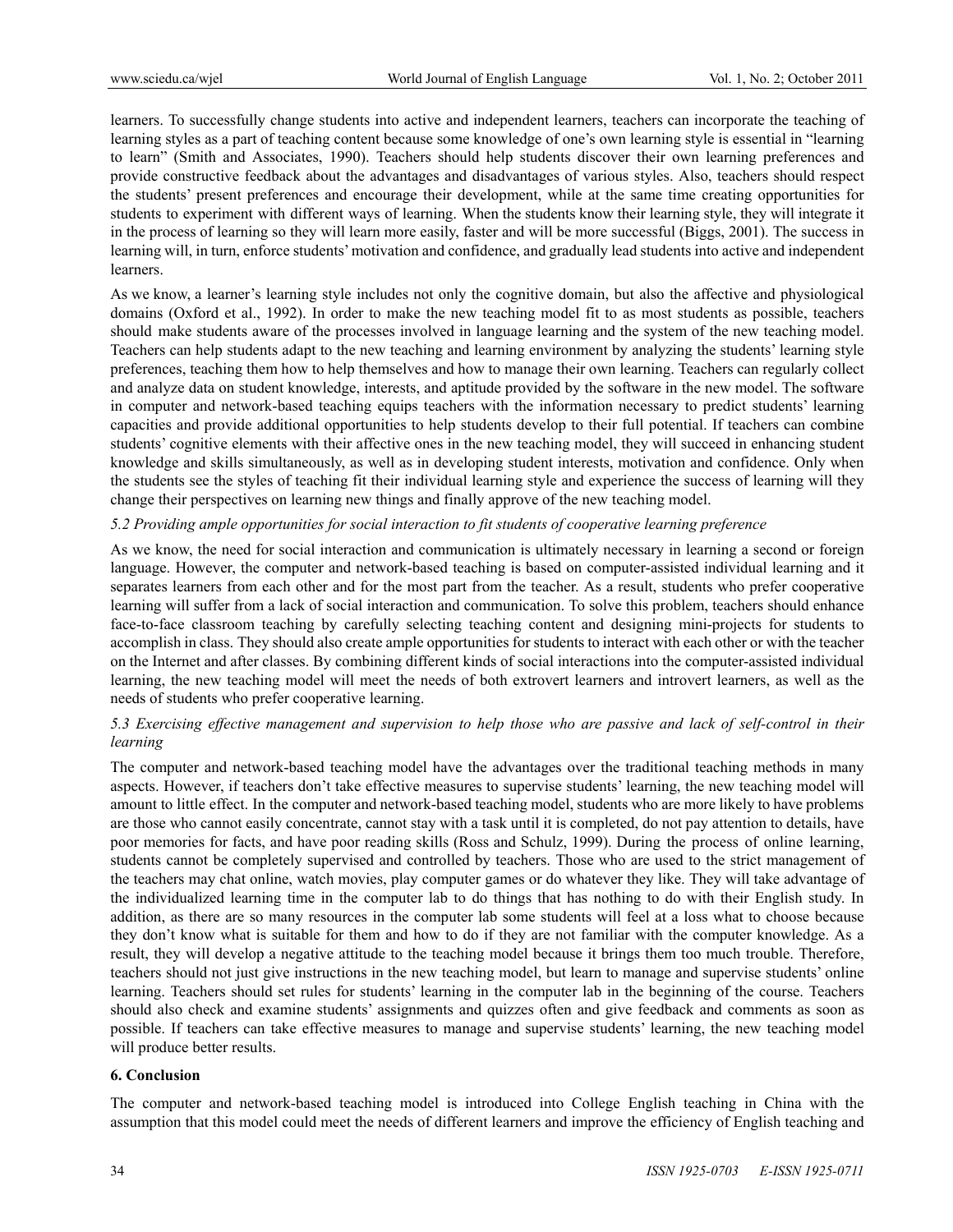learning. However, students learning college English vary not only in terms of their purposes for learning English, but also in terms of individual differences in learning due to their English level, interest, personality and learning style diversities. There are still a certain number of students who can't adapt themselves to the new teaching model and learning environment (He and Zhong, 2007). We can't take it for granted that the new teaching model can fit every student and produce the effect as expected. To make the new model of college English teaching successful, teachers must understand and respect individuals' diverse learning styles and plan lessons to match students' learning styles while students should try their best to change the traditional beliefs about English learning and learn to diversify their learning style preferences to fit the new teaching model. Only when the teaching approaches match the learning styles of the students can the computer and network-based teaching be applied smoothly and produce the assumed effects.

#### **References**

- Biggs, J. (2001). Enhancing learning: A matter of style or approach? In R.J. Sternberg & L.F. Zhang (eds.), *Perspectives on Thinking, Learning and Cognitive Styles*. Mahwah, NJ: Lawrence Erlbaum Associates, 73-102.
- Gass, S.M.& Selinker, L. (1994). *Second Language Acquisition: An Introductory Course*. Hillsdale, NJ: Lawrence Erlbaum.
- He, Guoda & Zhong, Zhiying. (2007). Adaptive study of multimedia-assisted College English teaching. *Foreign Language World* (2): 9-17.
- Oxford, R., Hollaway, M. & Horton-Murrillo, D. (1992). Language learning style and strategies in the multicultural tertiary L2 classroom. *System* 20(3): 439–456. http://dx.doi.org/10.1016/0346-251X(92)90057-A
- Oxford, R. & Nyikos, M. (1989). Variables affecting choice of language learning strategies by university students. *The Modern Language Journal* 73(3), 291–300. http://dx.doi.org/10.2307/327003
- Reiss, M.A. (1981). Helping the Unsuccessful Language Learner. *The Modern Language Journal* 65(2): 121-128. http://dx.doi.org/10.2307/325589
- Ross, J. & Schulz, R. (1999). Can computer-aided instruction accommodate all learners equally? *British Journal of Educational Technology* 30(1): 5-24. http://dx.doi.org/10.1111/1467-8535.00087
- Smith, R.M. and Associates. (1990). *Learning to Learn across the Life Span*. San Francisco, CA: Jossey-Bass, Inc., Publishers.
- Wrigley, H.S.& Guth, G.J.A. (1992). *Bringing Literacy to Life: Issues and Options in Adult ESL Literacy*. San Mateo, CA: Aguirre International.
- Wu, Shao-yue. (2009). A study of network-based multimedia college English autonomous teaching and learning model. *US-China Foreign Language* 7(7): 38-55.
- Zhang, F. (2006). Using multimedia and network technology to reform College English teaching in the teaching of New Horizon College English. *CELEA Journal* 29(3): 111-114.
- Zhou, Yaping & Zhuan, Biyun. (2009). On the Effects of Network-based Teaching Model on Students Language Learning Beliefs. *Journal of Zhejiang Ocean University (Humane Science)* 26(3): 80-83.